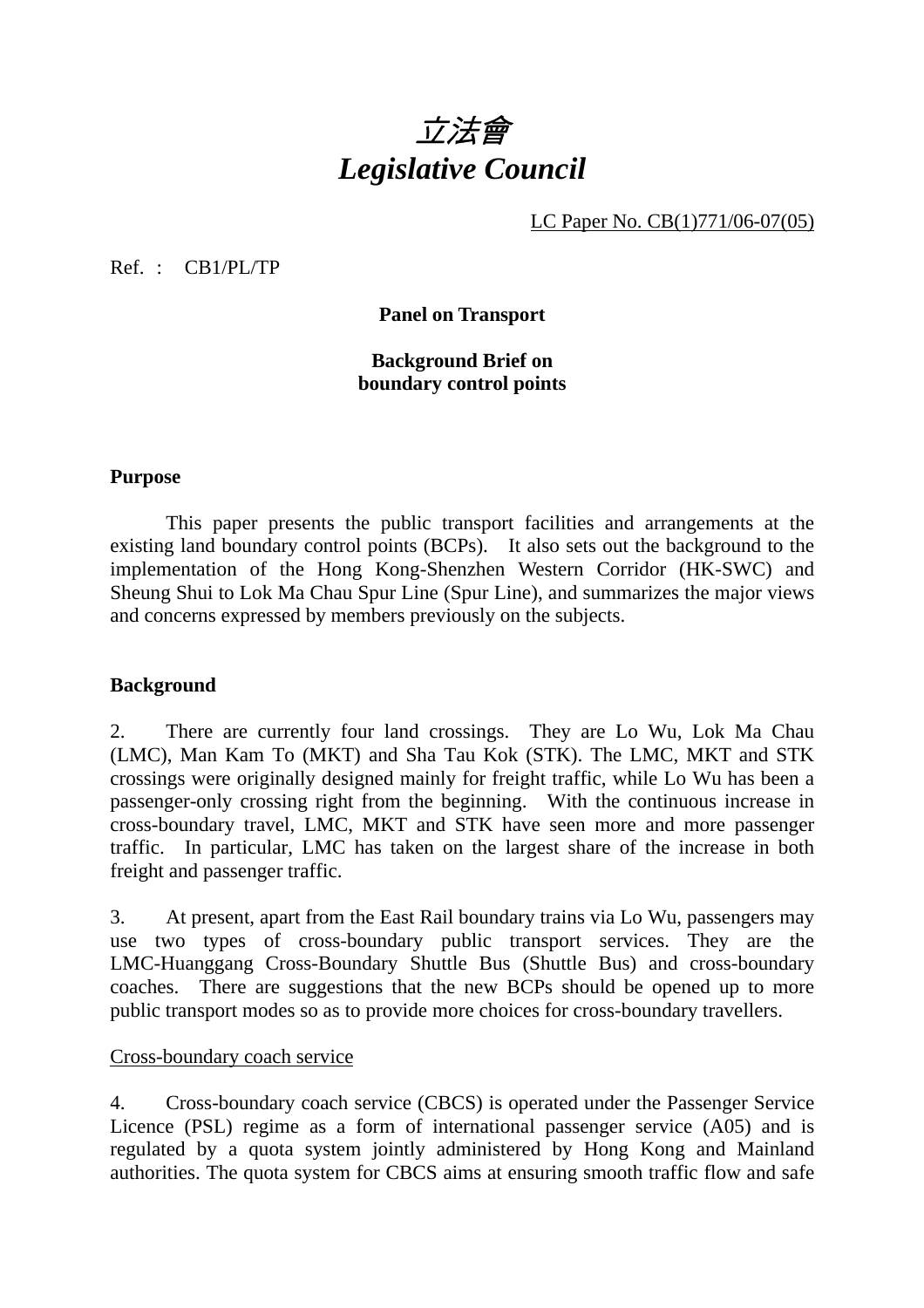operation at the control points. Under the system, a coach with a quota may run a cross-boundary round-trip via a designated control point within a specified hour. The relevant PSL specifies, among others, the number of trips allowed and the control point the coach should use when crossing the boundary. Hong Kong and Mainland authorities regularly review the number of quotas issued and the operation of CBCS to ensure that the services provided can meet the demand of cross-boundary travellers without causing any traffic problems at BCPs.

## Shuttle Bus at LMC BCP

5. The Shuttle Bus provides a 24-hour short shuttle service between the San Tin Public Transport Interchange (PTI) and the Huanggang Control Point via the LMC BCP.

### Trial scheme for taxis and green minibus at LMC

6. With the implementation of 24-hour passenger clearance in January 2003, and considering that freight traffic would be less busy during night time, the Administration introduced in March 2003 a scheme to allow urban and New Territories taxis and three green minibus routes to access the LMC BCP from 12:00 midnight to 6:30 a.m. when traffic is relatively lighter. The Administration subsequently proposed to extend the hours for taxis and green minibuses to access the LMC BCP from 12 midnight  $-6:30$  am to 11 pm  $-6:30$  am with effect from 26 January 2005.

### Cross-boundary vehicle quota system

7. According to the agreement between the governments of Hong Kong Special Administrative Region and Guangdong, quotas for Hong Kong private cars to enter and leave the Mainland are mainly issued to persons with business need to travel between the two places. The Guangdong authorities require an applicant to invest more than US\$ 1 million (HK\$/RMB¥ 8 million) in non-mountainous areas in Guangdong or US\$400,000 (HK\$/RMB¥ 3.2 million) in mountainous areas. In reply to a written question on 24 May 2006, the Administration has indicated that it had recently discussed with Guangdong the feasibility of relaxing the investment requirement. Guangdong considered that even under the existing eligibility criteria, an applicant had to wait for quite some time before he could obtain a quota. It is therefore not opportune to relax the criteria, lest this would further lengthen the waiting time. Both sides, however, agree to discuss the feasibility of relaxing the criteria again after the commissioning of HK-SWC.

8. By the end of April 2006, around 11,500 Hong Kong private cars were allowed to enter and leave the Mainland, representing a 34% increase from around 8,600 as at end of April 2003.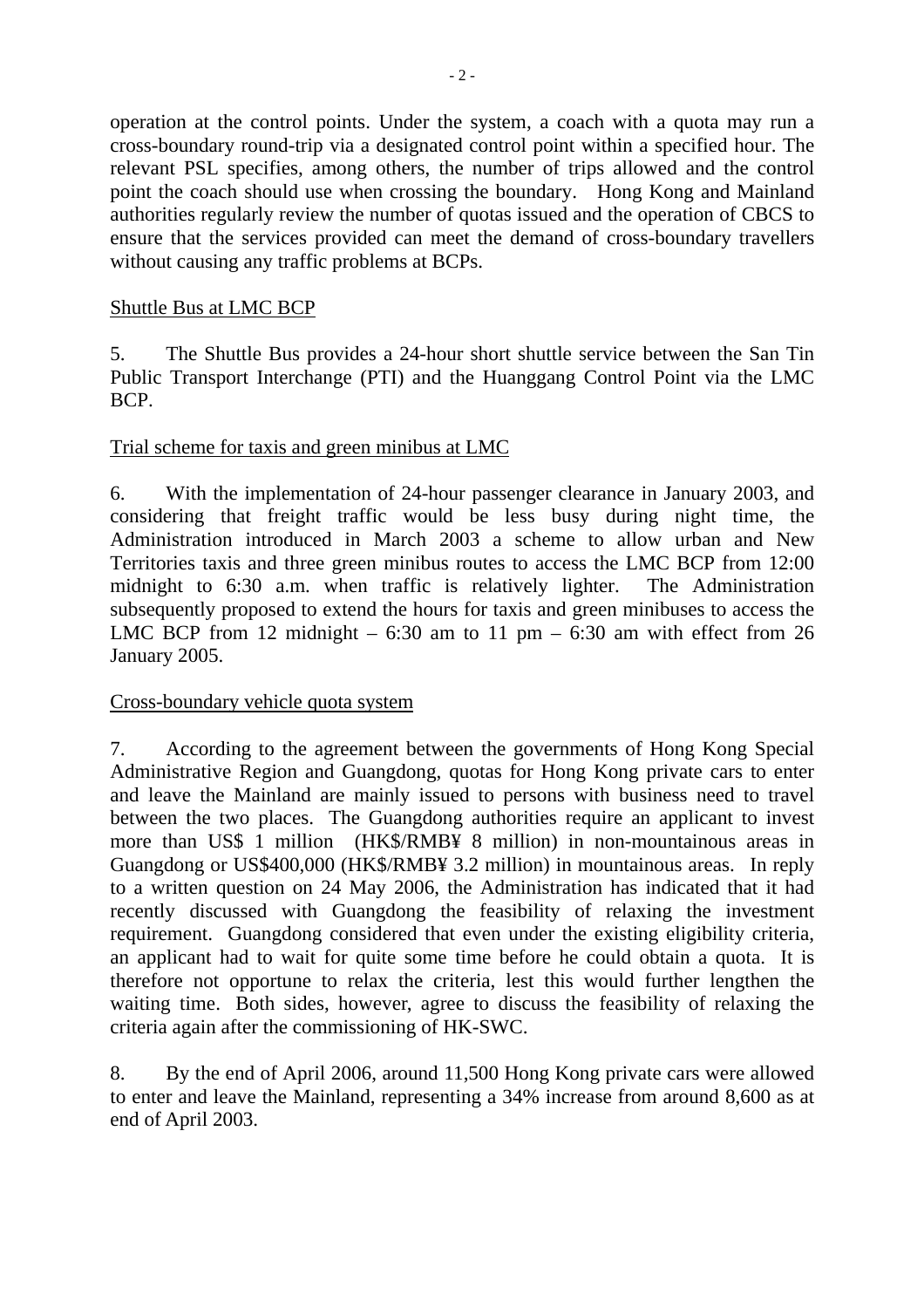## **New BCPs**

9. Two new BCPs at HK-SWC and Spur Line are expected to come on stream. The HK-SWC BCP is designed mainly for freight traffic as agreed with the Mainland authorities, although it will also cater for cross-boundary passenger traffic. Co-location of passenger and cargo clearance facilities of both Hong Kong and the Mainland will be implemented. The Spur Line BCP will be a passenger-only crossing served mainly by the East Rail on the Hong Kong side.

# **Spur Line**

10. The Spur Line will be an extension of the East Rail of the Kowloon-Canton Railway Corporation (KCRC). It will run from the existing Sheung Shui Station of the East Rail to a new boundary crossing at LMC. It aims to relieve the increasing congestion at Lo Wu and to cope with the growth in cross-boundary rail passenger traffic. Upon completion, the new boundary crossing at LMC will serve as the second rail-passenger boundary crossing between Hong Kong and the Mainland.

11. The Spur Line is 7.4 kilometres (km) in length, and will be made up of 5.2 km of tunnels and 2.2 km of viaducts. The works started in late 2002 and are scheduled for completion in 2007. The estimated cost of the Spur Line is about \$10 billion in money-of-the-day prices. It is wholly funded by the KCRC through its internal resources and commercial borrowing.

12. The Spur Line Terminus at LMC will be linked to the Huanggang Station of the Shenzhen Metro through a double-deck Passenger Bridge that the Administration is building jointly with the Shenzhen Municipal People's Government (SMPG). The length of the Passenger Bridge is approximately 240 metres (m), of which 124m will be within Hong Kong. The Passenger Bridge will be equipped with travellators, air-conditioning and surveillance security installations. The cost of the civil works is shared by the SMPG and the Hong Kong SAR Government according to the length of the structure within their respective territories. The Hong Kong portion of the Passenger Bridge has been included as part of the Essential Public Infrastructure Works for the Spur Line. The Passenger Bridge will be completed to tie in with the commissioning of the Spur Line.

# PTI at the LMC Terminus

13. In order to facilitate the operation of other public transport modes at the new boundary control point at the LMC Terminus, a PTI will be provided at the LMC **Terminus** 

14. When consulted on the project, members generally agreed to the need to provide a PTI at the LMC Terminus and called for the Administration to expand the size of the PTI. After conducting a review, the Administration agreed to construct an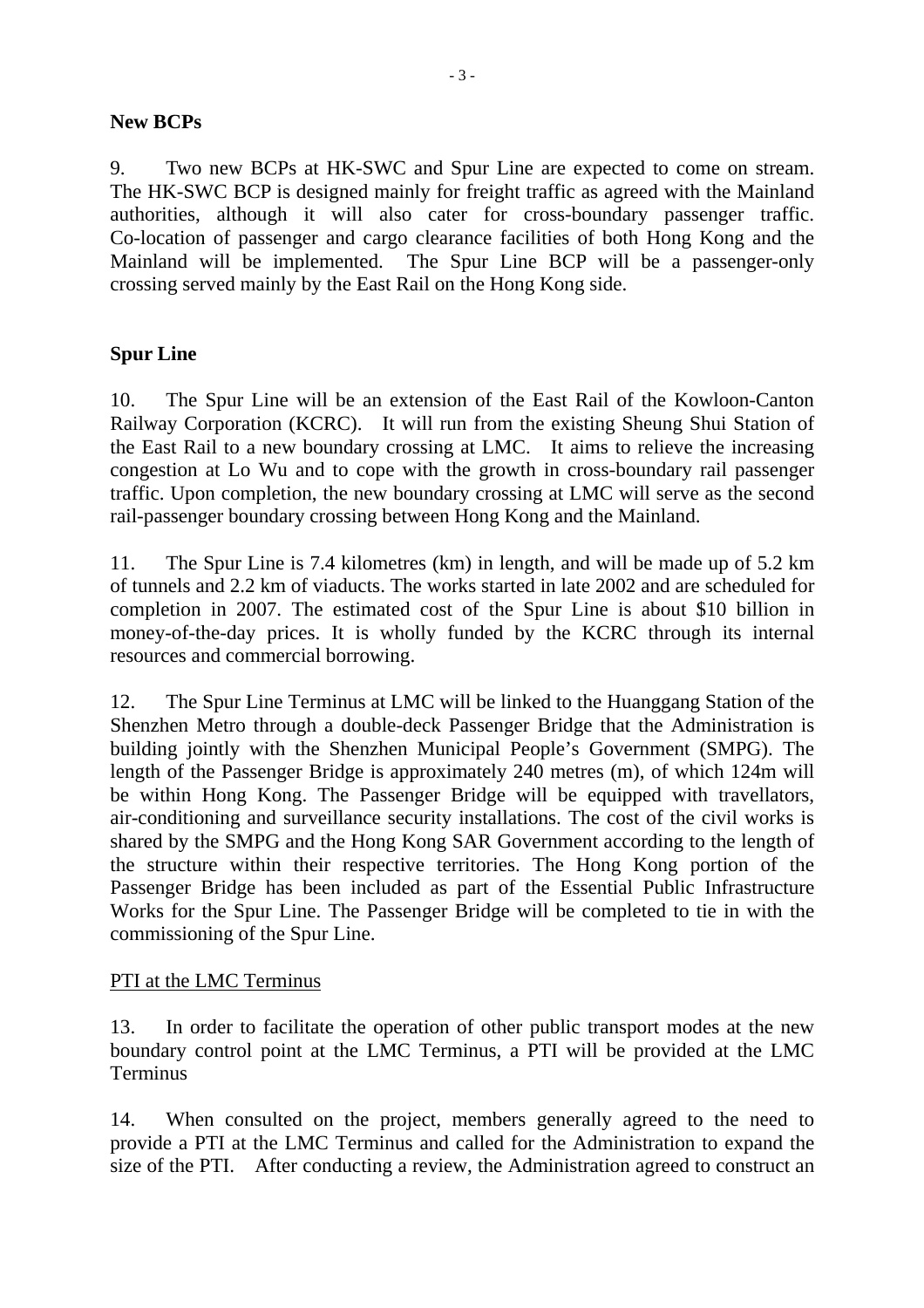open PTI of 6 200 m<sup>2</sup> (instead of 3 500 m<sup>2</sup> as originally proposed) at the ground level on the east side of LMC Terminus building. The Administration pointed out that this size was determined having regard to the need for efficient and effective operation of the public transport services at the LMC Terminus and the need to protect the adjacent environment. The PTI will accommodate different public transport modes, including franchised buses, public light buses and urban and New Territories taxis, and will be provided with a taxi stacking area.

# **Hong Kong – Shenzhen Western Corridor**

15. HK-SWC is the fourth vehicular boundary crossing between the Hong Kong Special Administrative Region and Shenzhen. To tie in with the commissioning of HK-SWC, boundary-crossing facilities will be provided for the provision of immigration and customs clearance services. The boundary-crossing facilities will be able to cater for a peak hourly traffic of about 150 coaches, 1 640 private cars and 2 600 goods vehicle per direction around 2016 so as to meet the anticipated demand for boundary-crossing traffic flow.

16. On the provision of public transport and coach passenger drop-off and pick-up areas, the Administration has pointed out that the SWC, by design, is to cater for goods vehicles and coaches rather than individual travellers who will find it more convenient to make use of the other land BCPs. The Administration however had earmarked an area of about 6 000  $m^2$  as a public transport drop-off and pick-up area.

# **Major concerns expressed by members**

17. One of the major concerns expressed by members relating to the implementation of HK-SWC is about the potential traffic impact caused by the project.

18. On 8 March 2006, the Council passed a motion on "Expeditiously improving the traffic arrangements in the western and northwestern parts of the New Territories". The wordings of the motion are as follows:

- "That, given the impending commissioning of the Hong Kong-Shenzhen Western Corridor at the end of this year, which will substantially increase the traffic load in the western and northwestern parts of the New Territories, this Council urges the Government to formulate as early as possible corresponding strategies, including:
	- (a) buying out the ownership of Route 3 at a reasonable price and opening it up for use by motorists;
	- (b) constructing the Easterly Link Road that connects the Deep Bay Link and Route 3, so as to divert the traffic flow from Tuen Mun Road;